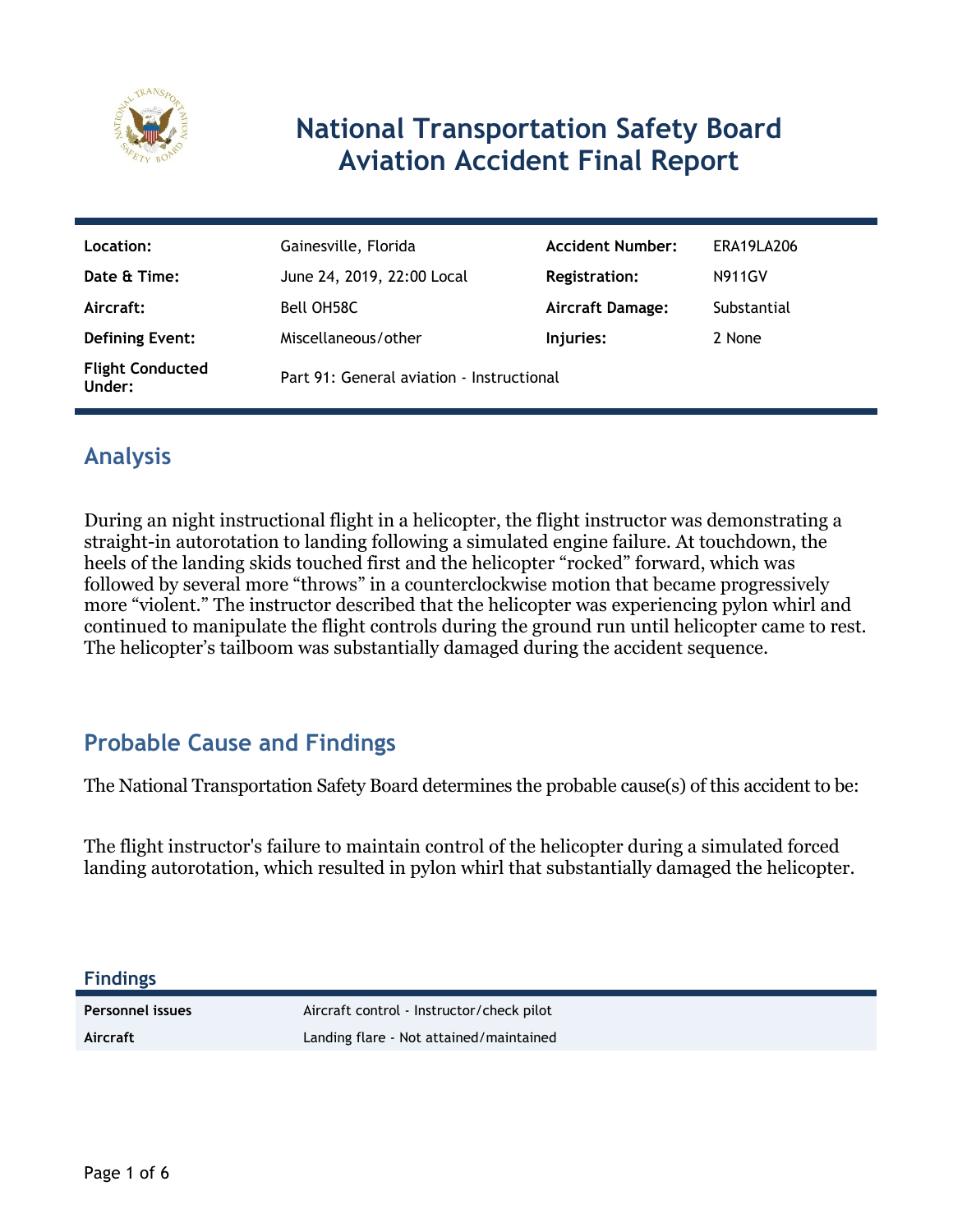## **Factual Information**

On June 24, 2019, about 2200 eastern daylight time, a Bell OH-58C, N911GV, was substantially damaged when it was involved in an accident at Gainesville Regional Airport (GNV), Florida. The pilot receiving instruction and flight instructor were not injured. The helicopter was operated as a public aircraft instructional flight.

The pilot receiving instruction and instructor planned to perform standard maneuvers in unaided and aided (with night vision goggles [NVG]) night visual meteorological conditions. According to the pilot receiving instruction, both pilots were wearing NVGs when the instructor took control of the helicopter to demonstrate a standard, straight-in autorotation for landing on the parallel taxiway. After entry, the instructor made trim and alignment adjustments during the descent and announced "100 feet" above ground level prior to initiating the decelerative flare. The pilot receiving instruction said the radar altimeter displayed 75 feet at the announcement and described the flare, the remainder of the descent, and the leveling of the helicopter prior to touchdown.

The pilot receiving instruction stated that, at touchdown, "I immediately felt like we were driving down a pothole filled dirt road and after several quick bumps, up and down while skidding across the taxiway, I felt a massive whip forward and to the left followed by several more throws in a counterclockwise motion. The throws became more intense and violent and … braced myself for the aircraft to come apart or tip over." During the ground run, the instructor announced the helicopter was experiencing "pylon whirl." The instructor continued to adjust the flight controls until the ground run ended and the "throws" subsided.

The instructor described the descent and the "initial pitch pull" to slow the descent and level the helicopter for touchdown. At touchdown, the heels of the landing gear skids touched "first", and the helicopter "rocked" forward, "grabbed," and began to oscillate "uncontrollably." The instructor stated that he adjusted the flight controls to keep the helicopter "straight and level" and lowered the collective control "to prevent pylon whirl."

The instructor repositioned, shut down, and inspected the helicopter after the landing and said that the "effects of pylon whirl were readily apparent."

A Federal Aviation Administration (FAA) examined the helicopter after the accident and noted damage to the tail boom, isolation mount, and the upper cowling around the rotor mast of helicopter.

According to the OH-58A/C Technical Manual, *"Pylon whirl is a condition which occurs after blade flapping and mast bumping. The resultant motion of the pylon is elliptical, and spike knock is apt to occur. If the frequency of motion coincides with a particular natural frequency of the helicopter, and the amplitude and direction of the force is large enough, damaging vibrations can occur in the aft section tailboom of the helicopter. Motion of this type could occur during touchdown autorotations, if operational limits are exceeded.*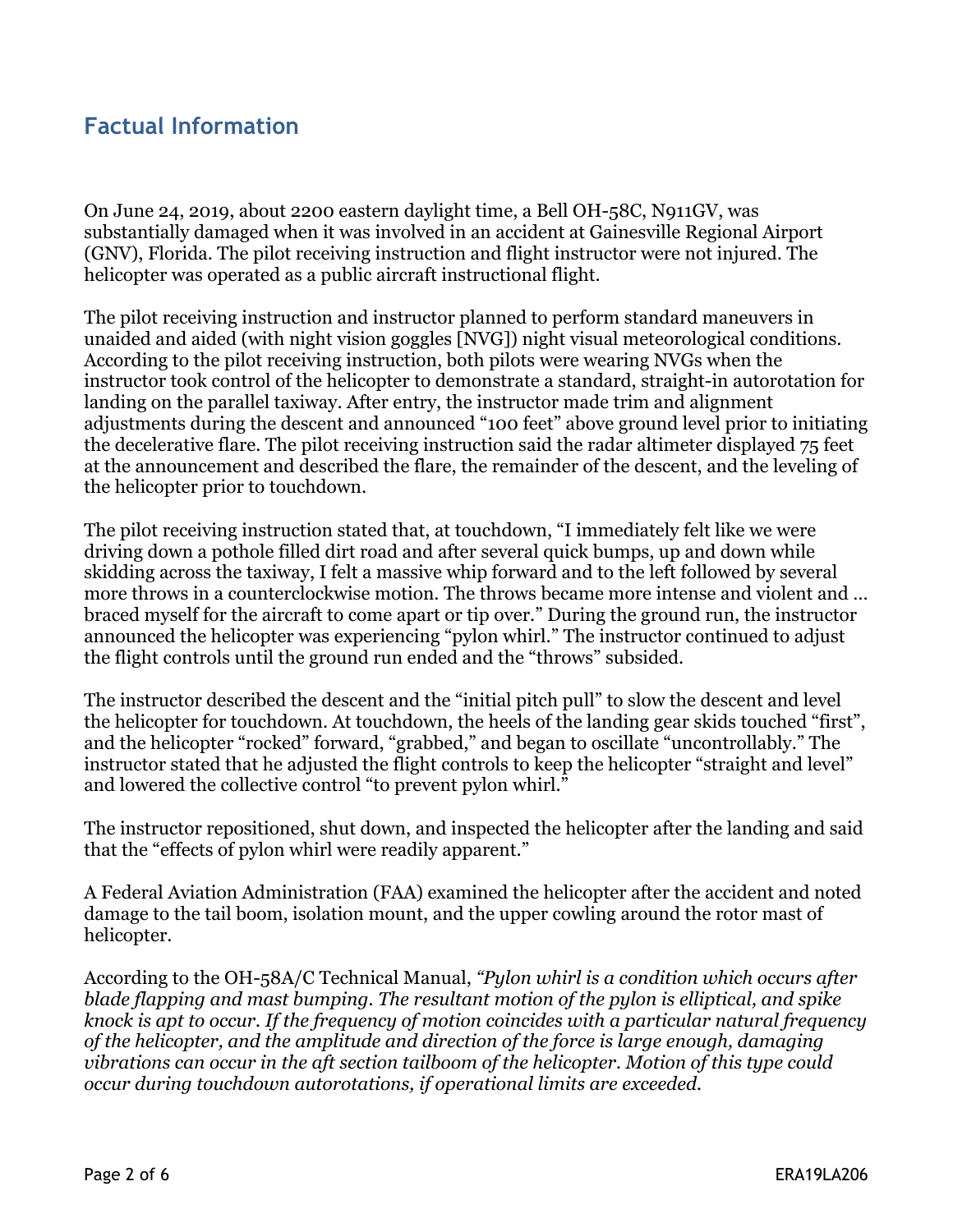The Transportation Safety Board of Canada cited in Aviation Investigation Report A16P0161:

*The fuselage of the Bell 206B is suspended from the main-rotor transmission by 2 A-frame pylons. Spherical bearings allow the pylons, and hence the main-rotor transmission and mast, to move in relation to the fuselage, with the motion dampened by the isolation mount. Main-rotor thrust and dynamic forces normally maintain the main-rotor transmission and fuselage in alignment; however, certain maneuvers can cause unbalanced pylon motion. This phenomenon, known as pylon whirl, can lead to spike knock, which is described as follows:*

*Spike knock is the contact of the transmission drag pin with the roof mounted static stop plate as a result of pylon motion or pylon whirl. This results in an audible knocking noise. Low rotor RPM, extreme asymmetric loading, poor execution of an auto-rotational landing, and low G maneuvers are factors that may contribute to the occurrence of spike knock.*

#### **History of Flight**

**Landing-flare/touchdown** Miscellaneous/other (Defining event)

#### **Pilot Information**

| Certificate:                     | Commercial                                                                                                                                                                                                                                     | Age:                              | 30, Male         |
|----------------------------------|------------------------------------------------------------------------------------------------------------------------------------------------------------------------------------------------------------------------------------------------|-----------------------------------|------------------|
| Airplane Rating(s):              | None                                                                                                                                                                                                                                           | Seat Occupied:                    | Right            |
| <b>Other Aircraft Rating(s):</b> | Helicopter                                                                                                                                                                                                                                     | <b>Restraint Used:</b>            | 4-point          |
| Instrument Rating(s):            | Helicopter                                                                                                                                                                                                                                     | <b>Second Pilot Present:</b>      | <b>Yes</b>       |
| Instructor Rating(s):            | None                                                                                                                                                                                                                                           | <b>Toxicology Performed:</b>      | No.              |
| <b>Medical Certification:</b>    | Class 2 Without<br>waivers/limitations                                                                                                                                                                                                         | Last FAA Medical Exam:            | October 19, 2018 |
| <b>Occupational Pilot:</b>       | Yes.                                                                                                                                                                                                                                           | Last Flight Review or Equivalent: | January 23, 2019 |
| <b>Flight Time:</b>              | 327 hours (Total, all aircraft), 327 hours (Total, this make and model), 293 hours (Pilot In<br>Command, all aircraft), 61 hours (Last 90 days, all aircraft), 17 hours (Last 30 days, all<br>aircraft), 2 hours (Last 24 hours, all aircraft) |                                   |                  |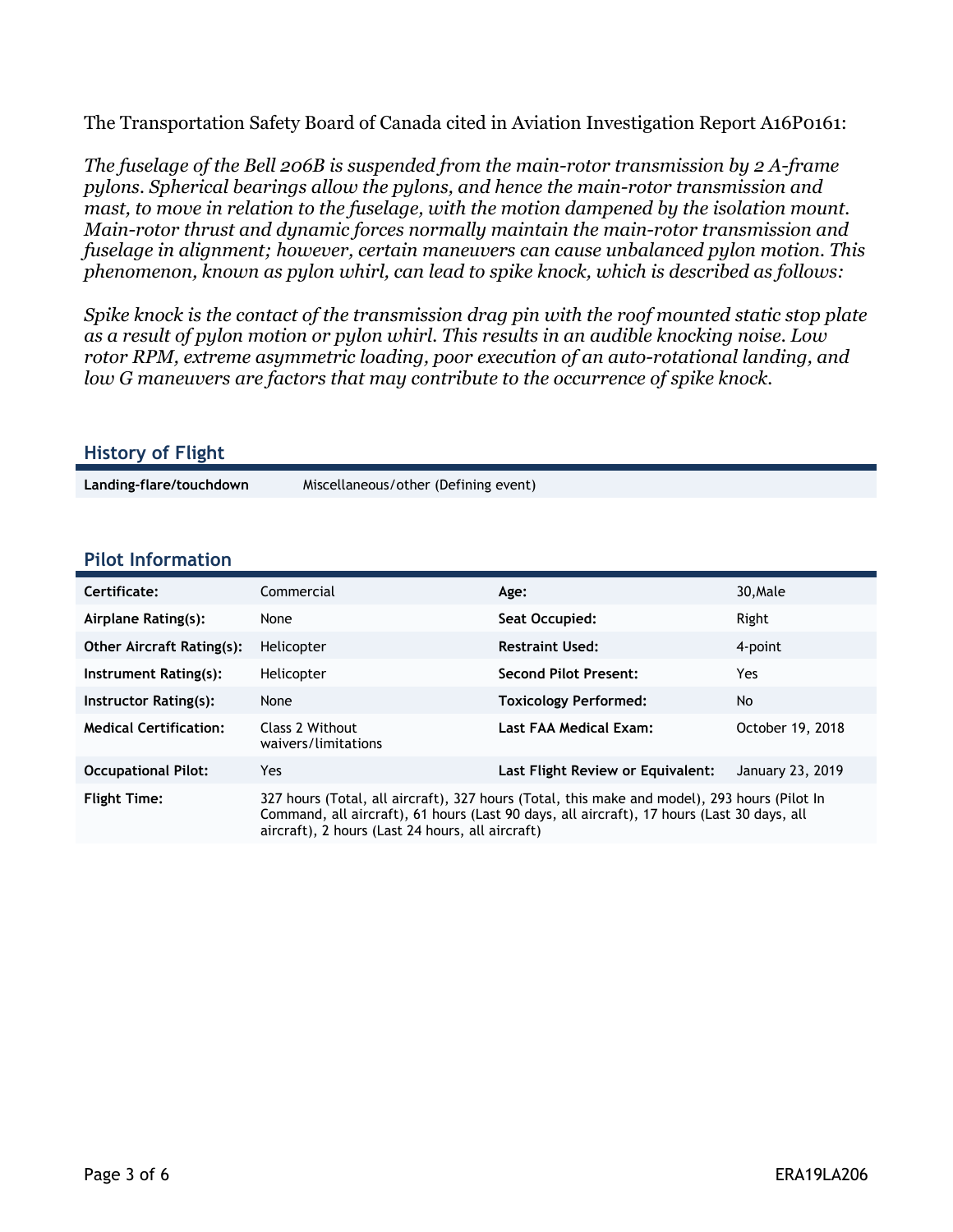### **Pilot Information**

| Certificate:                     | Airline transport; Commercial;<br>Flight instructor | Age:                                                                                         | 50.Male       |
|----------------------------------|-----------------------------------------------------|----------------------------------------------------------------------------------------------|---------------|
| Airplane Rating(s):              | Single-engine land; Single-engine<br>sea            | Seat Occupied:                                                                               | Left          |
| <b>Other Aircraft Rating(s):</b> | Helicopter                                          | <b>Restraint Used:</b>                                                                       | 4-point       |
| Instrument Rating(s):            | Airplane                                            | <b>Second Pilot Present:</b>                                                                 | Yes.          |
| Instructor Rating(s):            | Helicopter; Instrument airplane                     | <b>Toxicology Performed:</b>                                                                 |               |
| <b>Medical Certification:</b>    | Class 2 With waivers/limitations                    | Last FAA Medical Exam:                                                                       | March 1, 2019 |
| <b>Occupational Pilot:</b>       | Yes                                                 | Last Flight Review or Equivalent:                                                            |               |
| <b>Flight Time:</b>              | days, all aircraft)                                 | 5788 hours (Total, all aircraft), 3602 hours (Total, this make and model), 44 hours (Last 90 |               |

# **Aircraft and Owner/Operator Information**

| Aircraft Make:                | Bell                               | <b>Registration:</b>                     | <b>N911GV</b>  |
|-------------------------------|------------------------------------|------------------------------------------|----------------|
| Model/Series:                 | OH58C                              | <b>Aircraft Category:</b>                | Helicopter     |
| Year of Manufacture:          | 1970                               | <b>Amateur Built:</b>                    |                |
| Airworthiness Certificate:    | Normal                             | Serial Number:                           | 70-15212       |
| <b>Landing Gear Type:</b>     | <b>Skid</b>                        | Seats:                                   | 4              |
| Date/Type of Last Inspection: | May 23, 2019 100 hour              | <b>Certified Max Gross Wt.:</b>          | 3000 lbs       |
| Time Since Last Inspection:   |                                    | Engines:                                 | 1 Turbo shaft  |
| Airframe Total Time:          | 11444.1 Hrs at time of<br>accident | <b>Engine Manufacturer:</b>              | Allsion        |
| ELT:                          | C126 installed, not activated      | <b>Engine Model/Series:</b>              | 250-C20C       |
| <b>Registered Owner:</b>      |                                    | <b>Rated Power:</b>                      | 420 Horsepower |
| Operator:                     |                                    | <b>Operating Certificate(s)</b><br>Held: | None           |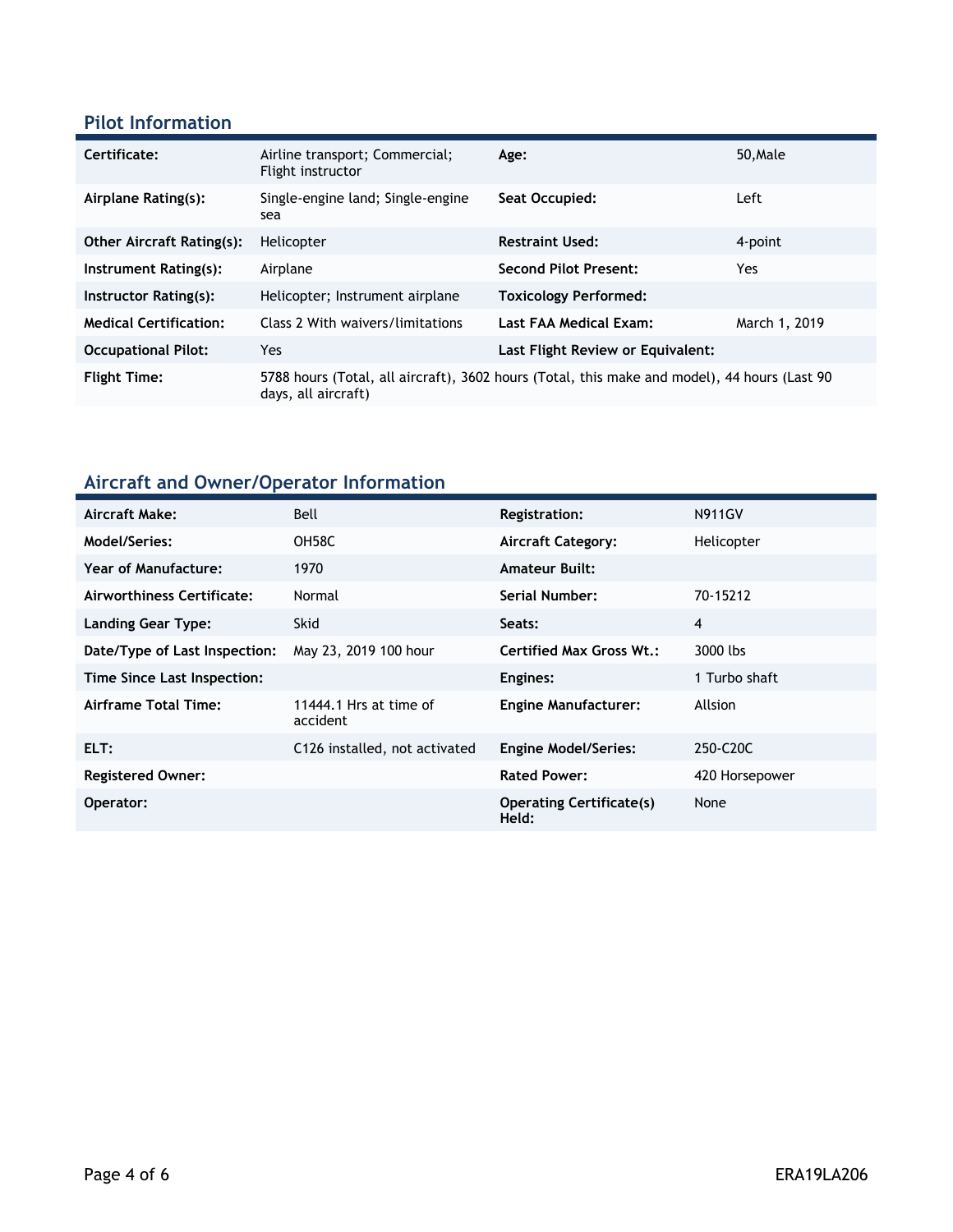## **Meteorological Information and Flight Plan**

| <b>Conditions at Accident Site:</b>     | Visual (VMC)                     | <b>Condition of Light:</b>                     | Night                           |
|-----------------------------------------|----------------------------------|------------------------------------------------|---------------------------------|
| <b>Observation Facility, Elevation:</b> | KGNV, 123 ft msl                 | Distance from Accident Site:                   | 0 Nautical Miles                |
| <b>Observation Time:</b>                | 22:00 Local                      | <b>Direction from Accident Site:</b>           | $157^\circ$                     |
| <b>Lowest Cloud Condition:</b>          | Clear                            | Visibility                                     | 10 miles                        |
| Lowest Ceiling:                         | None                             | Visibility (RVR):                              |                                 |
| Wind Speed/Gusts:                       | 7 knots /                        | <b>Turbulence Type</b><br>Forecast/Actual:     | None / None                     |
| <b>Wind Direction:</b>                  | $260^\circ$                      | <b>Turbulence Severity</b><br>Forecast/Actual: | N/A / N/A                       |
| <b>Altimeter Setting:</b>               | 30.04 inches Hg                  | <b>Temperature/Dew Point:</b>                  | $28^{\circ}$ C / $23^{\circ}$ C |
| <b>Precipitation and Obscuration:</b>   | No Obscuration; No Precipitation |                                                |                                 |
| <b>Departure Point:</b>                 | Gainesville, FL (GNV)            | Type of Flight Plan Filed:                     | None                            |
| Destination:                            | Gainesville, FL (GNV)            | <b>Type of Clearance:</b>                      | <b>VFR</b>                      |
| <b>Departure Time:</b>                  | 21:30 Local                      | Type of Airspace:                              | Class D; Class E                |

## **Airport Information**

| Airport:                  | <b>GAINESVILLE RGNL GNV</b> | <b>Runway Surface Type:</b>                | Asphalt                                      |
|---------------------------|-----------------------------|--------------------------------------------|----------------------------------------------|
| <b>Airport Elevation:</b> | 151 ft msl                  | <b>Runway Surface</b><br><b>Condition:</b> | Dry                                          |
| <b>Runway Used:</b>       | Taxiway A                   | IFR Approach:                              | None                                         |
| Runway<br>Length/Width:   | 4785 ft / 40 ft             | <b>VFR Approach/Landing:</b>               | Simulated forced<br>landing; Traffic pattern |

# **Wreckage and Impact Information**

| Crew Injuries:         | 2 None | <b>Aircraft Damage:</b> | Substantial                |
|------------------------|--------|-------------------------|----------------------------|
| Passenger<br>Injuries: |        | <b>Aircraft Fire:</b>   | None                       |
| Ground Injuries:       |        | Aircraft<br>Explosion:  | None                       |
| Total Injuries:        | 2 None | Latitude,<br>Longitude: | 29.693301, -82.277253(est) |